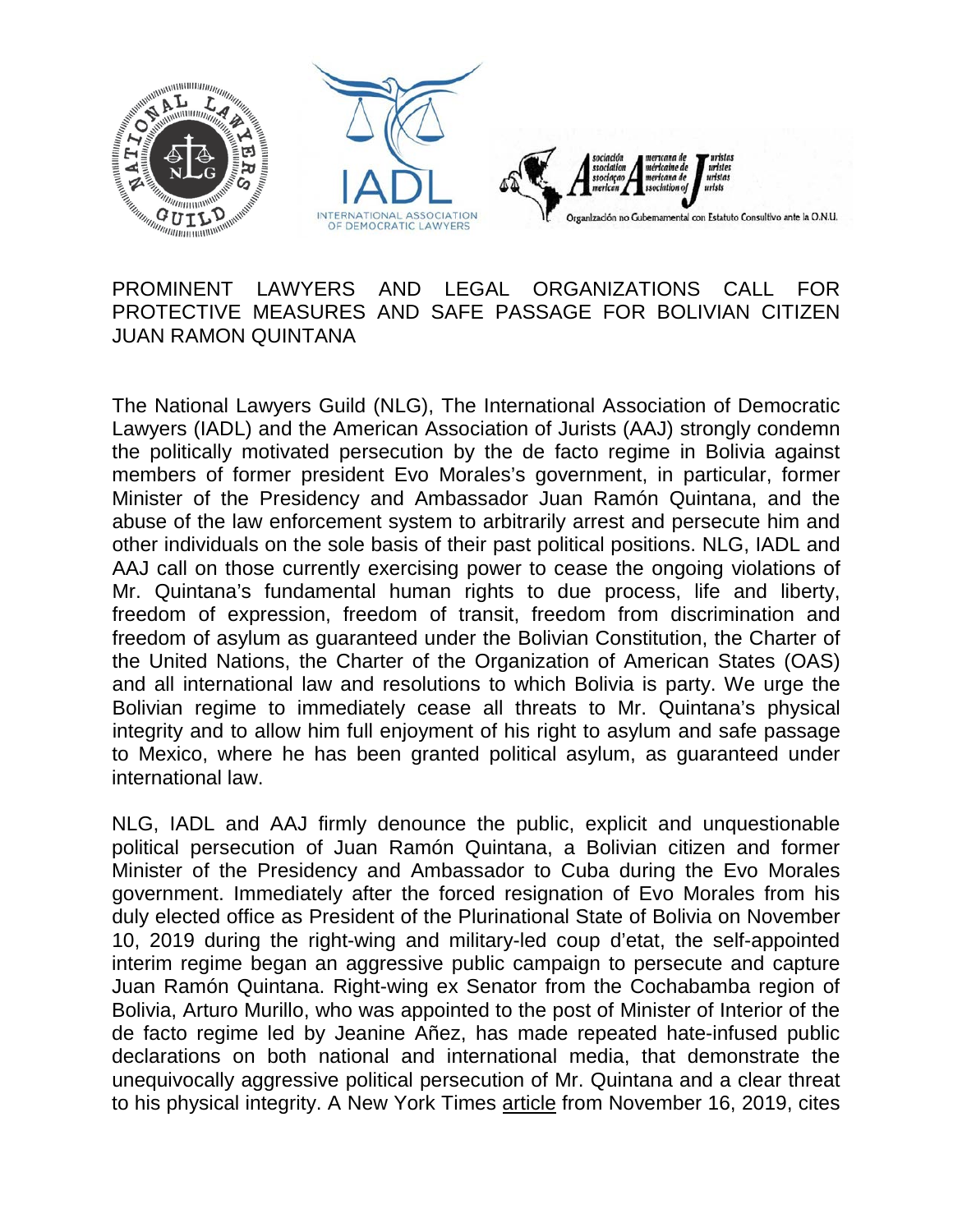Mr. Murillo's admission, "*We're going to go hunting for Juan Ramón Quintana…because he is an animal…*" Murillo has made similar statements to the press on multiple occasions since the rupture in constitutional order on November 10, 2019 and the forced ouster of Evo Morales's government. He stated to local [Bolivian](https://urgente24.com/mundo/latinoamerica/la-caceria-de-juan-ramon-quintana-el-hombre-de-vietnam) media on November 14 that he would "*immediately meet with the police and give necessary instructions to go hunting for Juan Ramón Quintana. Why hunting? Because he's an animal*…" The use of terms such as 'hunting' and 'animal' describe not only clearly politically motivated persecution, but also the dehumanization of the victim in order to justify the crude violation of their rights.

Human Rights Watch has also [denounced](https://www.hrw.org/news/2019/11/19/bolivia-interim-government-adopts-abusive-measures) the grave abuses committed by the de facto right-wing regime in Bolivia and in particular, the aggressive persecution and dehumanizing language used against Juan Ramón Quintana. "*On November 13, the newly appointed minister of government, Arturo Murillo, warned that the government will "go after" and [incarcerate](https://www.youtube.com/watch?v=92rK0zqgYoY) people who commit "sedition" – a crime that is vaguely defined and carries up to three years in prison under Bolivian law…Murillo said that the government would also "hunt down" Juan Ramón Quintana, minister of government under former President Evo Morales, whom he described as "an animal." Any investigations and prosecutions against former officials from Morales' MAS political party should strictly respect due process guarantees, Human Rights Watch said*."

On November 25, 2019, a request for Protective Measures on behalf of Ex-Minister Quintana was filed with the Inter-American Commission on Human Rights (IACHR). On the same day, the de facto Minister of Interior Arturo Murillo [announced](https://www.atb.com.bo/pol%C3%ADtica/arturo-murillo-confirma-orden-de-aprehensi%C3%B3n-para-quintana-por-sedici%C3%B3n-y-terrorismo) a warrant had been issued for Mr. Quintana's arrest for the alleged crimes of terrorism, sedition, amongst other grave offenses. No evidence has been presented to support such serious allegations and the arrest warrant comes after over two weeks of repeated admissions of 'hunting' Mr. Quintana because he was a high-level member of Evo Morales's administration.

Just days earlier, Murillo had announced an arrest warrant for Evo Morales had been issued for similar allegations of terrorism and sedition. Mr. Morales is currently in Mexico, where he was granted political asylum after his life was threatened following the November 10, 2019 coup d'etat. Juan Ramón Quintana has also been granted political asylum in Mexico and is presently receiving diplomatic asylum in the Mexican [Embassy](https://www.france24.com/en/20191126-ex-morales-officials-take-refuge-in-mexico-embassy-in-bolivia) in La Paz, Bolivia. However, the de facto regime of Jeanine Añez has refused to grant his safe passage to Mexico, in clear violation of international norms governing rights of asylees. A representative from the Bolivian Public Ministry, or National Prosecutor's Office, [stated](https://www.youtube.com/watch?v=ZSp21nxbsio&feature=youtu.be) on live television on November 26 that the arrest warrant for Juan Ramón Quintana was issued to 'impede his asylum', an unambiguous admission of the